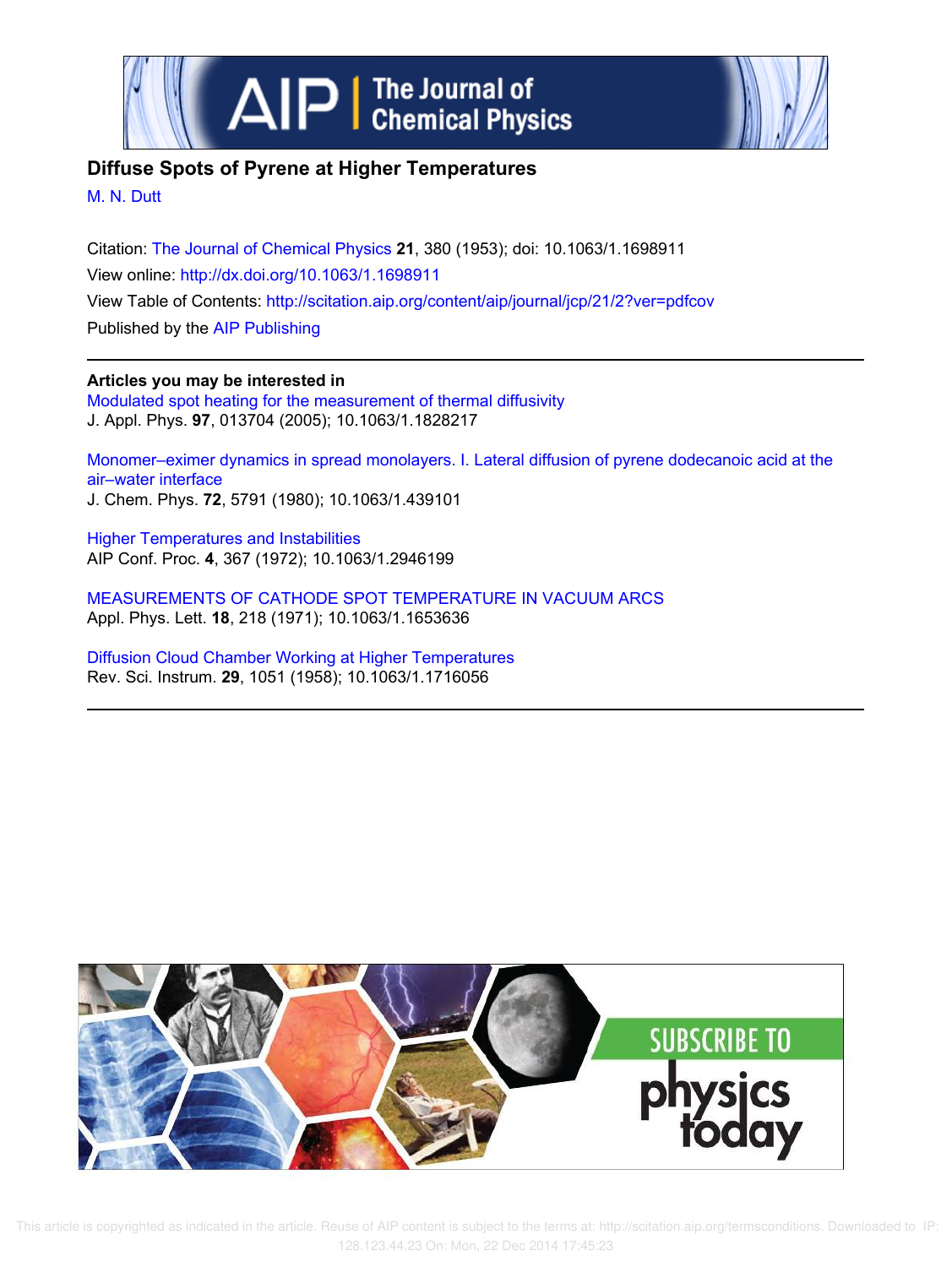first substituent is *ortho-para* directing then a red shift is produced by the *para* substituted fluorine.

Bands in the weak portion of the spectrum have been associated with upper state frequencies of 147, 361, 499, 616, 794, and 1177 cm-<sup>I</sup> . Also bands representing ground state frequencies of 178, 537, 644, 838, 1023, and 1242  $cm^{-1}$  have been measured. Only broad diffuse bands are found in the strong absorption around 2200A. This transition is interpreted as an  $\tilde{A_1 - A_1}$  transition with the 0,0 band at 44 080 cm-<sup>I</sup> . Further study of the spectrum is in progress at the present time.

<sup>1</sup> J. R. Platt, J. Chem. Phys. 19, 263 (1951).<br><sup>2</sup> Catalog of Ultraviolet Spectrograms, American Petroleum Institute Research Project 44. National Bureau of Standards (1945–1950), Serial No. 26<br>contributed by the Union O

### Nuclear Quadrupole Resonance in Some Metal Chlorides and Oxychlorides

H. G. DEHMELT\* *Zweites Physikalisches Institut, Universitlit Gotlingen, Germany*  (Received December 8, 1952)

**A** BSORPTION lines due to nuclear quadrupole resonance<sup>1</sup> of the chlorine isotopes  $C^{135}$  and  $C^{137}$  have been detected in the BSORPTION lines due to nuclear quadrupole resonance<sup>1</sup> of compounds given below. As the chlorine atoms occupy different sites in the crystal lattices, the lines appear as multiplets. These multiplets spread out over a frequency range not wider than a few hundred kilocycles for the samples under discussion. Preliminary values for the frequencies, averaged over all lines in the multiplet ascribed to the Cl<sup>35</sup> isotope, are given in Table I.

TABLE I.

| Compound                         | Averaged<br>frequency<br>$\overline{\nu}$ (Cl <sup>36</sup> ) Mc/sec | Number of<br>lines in<br>multiplet | Temperature |
|----------------------------------|----------------------------------------------------------------------|------------------------------------|-------------|
| $AICI3·O(C2H6)2$                 | 11.30                                                                |                                    | liquid air  |
| SiCl.                            | 20.35                                                                |                                    | liouid air  |
| SnC14                            | 24.09                                                                |                                    | liquid air  |
| $SnCl4 · O2NC6H5$                | 23.08                                                                | 6                                  | liquid air  |
| TiCl4                            | 6.05                                                                 |                                    | liguid air  |
| VOCI2                            | 11.54                                                                |                                    | liquid air  |
| CrO <sub>2</sub> Cl <sub>2</sub> | 15.68                                                                |                                    | liquid air  |
| MoO <sub>2</sub> Cl <sub>2</sub> | 15.40                                                                |                                    | room        |

The lines due to the Cl<sup>37</sup> isotope have been observed to occur at the frequencies expected from the known ratio *Q[CI35]/Q[CJ37]*   $= 1.26878 \pm 0.00015$ .

\* Now at Duke University, Durham, North Carolina. <sup>1</sup>H. G. Dehmelt and H. Krueger, Z. Physik 129, 401 (1951). , R. Livingston, Phys. Rev. 82, 289 (1951).

# The Proton Magnetic Resonance Line in Liquid Crystals

R. D. SPENCE, H. A. MOSES, AND P. L. JAIN *Michigan State College, East Lansing, Michigan*  (Received December 1, 1952)

 $\mathbf{W}^{\text{E}}$  have observed the proton resonance in para-azoxyanisole both in the normal liquid and liquid crystal phase. The apparatus consisted of a twin-T bridge and the conventional associated components. The observations were made at a field of  $\sim$ 7300 gauss.

In the normal liquid state the line width is  $\leq 0.1$  gauss. As the temperature is reduced to below the transition point between the liquid and liquid crystal phase (135.8°C), the amplitude of the signal decreases greatly, and the line splits into three components as shown in Fig. 1. The separation between the two satellite peaks is



FIG. 1. Proton resonance signal from  $para$ -azoxyanisole in the liquid crystal phase.

about 3.3 gauss. As the temperature is decreased to below the transition point between the liquid crystal and crystalline phase (118°C) the signal again decreases, and we have been unable to obtain a satisfactory picture of the line shape.

The splitting in the liquid crystal phase may arise from a very strong hindering of the rotations of the methyl groups. An alternate possibility suggested by Dr. C. Kikuchi is that the protons in the benzene rings may be magnetically nonequivalent in the liquid crystal phase. We hope to extend these observations to the liquid crystal phases of para-azoxyphentole and *para*azoxyanisolephentole.

#### Diffuse Spots of Pyrene at Higher Temperatures

M. N. DUTT

*Department of Physics, Calcutta University, Calcutta, India*  (Received December 17, 1952)

A PYRENE crystal was obtained by slow evaporation from a benzene solution. The substance crystallizes in the monoclinic system with  $a=13.74A$ ,  $b=9.22A$ ,  $C=8.45A$ , and  $\beta=102^{\circ}$ 30'. The space group of this crystal is

*C2h·.* 

The number of molecules per unit cell is four. The crystal was mounted with the b axis vertical, and the x-ray beam was incident normally to  $C(001)$  face of the crystal. The crystal shows extra Laue reflections from the  $(310)$  and  $(311)$  planes. These extra Laue reflections are found to be more intense as the temperature increases. At the temperature above 125°C, it was found that the lattice of the crystal is distorted.